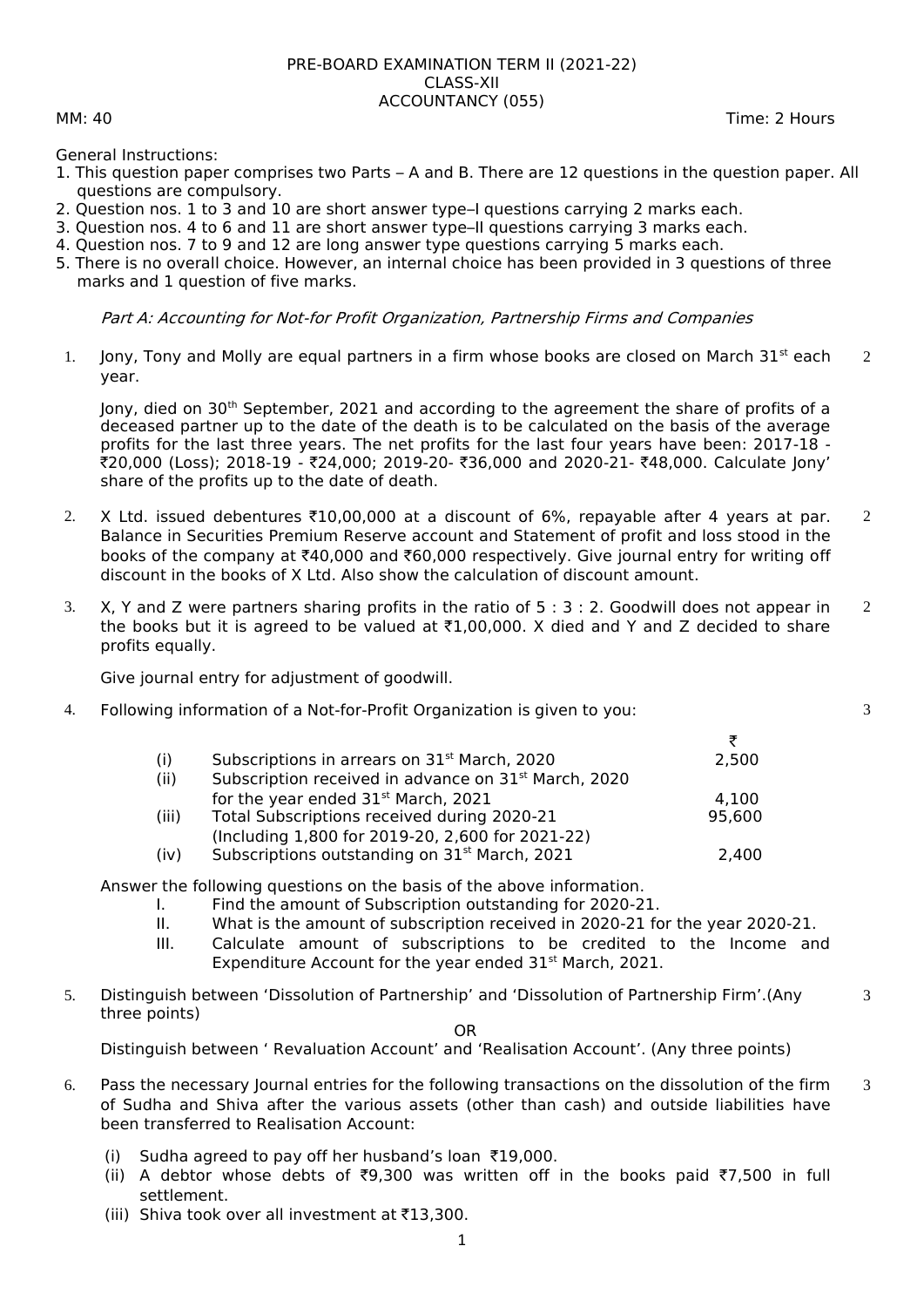OR

What iournal entries would be passed for the following transactions on the dissolution of a firm whose partners are Parul, Raman and Mohan.

- (i) A machine which was not recorded in the books was taken over by Parul at  $\bar{z}3,000$ whereas its expected value was  $\bar{\tau}$ 3,500.
- (ii) Priya paid the realisation expenses of  $\bar{\tau}18,000$  out of her pocket and she was to get a fixed remuneration of  $\bar{z}14,000$  for completing dissolution process.
- (iii) There was a stock of  $\overline{500,000}$ . Raman took over 50% of the stock at 10% discount and remaining stock was sold at 40% profit on book value.
- 7. Journalise the following transactions in the books of P Ltd.
	- (i) P Ltd. purchased Plants and Machinery of  $\overline{5}$ ,25,000 and issued 9% debentures of  $\texttt{7100}$  each at a premium of 5% and  $\texttt{71.05.000}$  through cheque.

5

- (ii) It issued 9% debentures of  $\overline{z}$ ,00,000 at a premium of 5% to the public.
- 8. Prepare an Income and Expenditure Account and Balance Sheet from the following particulars of Young Activities Club for the year ended 31<sup>st</sup> March 2021. 5

| Liabilities                    | (₹)      | Payment                      | (₹)      |
|--------------------------------|----------|------------------------------|----------|
| To Balance b/d (1.4.2020)      | 32,500   | <b>By Salaries</b>           | 31,500   |
| To Subscription:               |          | By Postage                   | 1,250    |
| 2019-20<br>1,500               |          | By Rent                      | 9,000    |
| 2020-21<br>60,000              |          | By Printing and Stationery   | 14,000   |
| 2021-22<br>1,800               | 63,300   | <b>By Sports Material</b>    | 11,500   |
| To Donations (Billiards Table) | 90,000   | By Miscellaneous Expenses    | 3,100    |
| To Entrance Fee                | 1,100    | By Furniture (1.10.2020)     | 20,000   |
| To Sales of Old Magazines      | 450      | By 10% Investment (1.7.2020) | 70,000   |
|                                |          | By Balance c/d(31.3.2021)    | 27,000   |
|                                | 1,87,350 |                              | 1,87,350 |

## Receipts and Payment A/c for the year ending March 31, 2021

Additional Information:

- (i) There are 250 members each paying an annual subscription of  $\overline{3}300$ .
- (ii)  $\bar{\tau}1,200$  is still in arrears for the year 2019-20 for subscription.
- (iii) Value of sport material at the beginning and at the end of the year was  $\overline{3}3,000$ and  $*4,500$  respectively.
- (iv) Depreciation to be provided @ 10% p.a. on furniture.
- 9. Mr. A, Mr. B and Mr. C are partners in a firm sharing profits in the ratio of 2:2:1. Mr. A decided to retire on 31<sup>st</sup> March, 2021. The Balance sheet of the firm was as under: 5

| Liabilities          | Amount   | Assets                   | Amount   |
|----------------------|----------|--------------------------|----------|
|                      | (₹)      |                          | (₹)      |
| Creditors            | 24,000   | Bank                     | 12,000   |
| Profits and Loss A/c | 5,000    | <b>Debtors</b><br>20,000 |          |
| Capitals:            |          | Less: Provision<br>(400) | 19,600   |
| 31,000<br>A          |          | Stock                    | 25,000   |
| 30,000<br>B          |          | Investment               | 10,000   |
| 22,000               | 83,000   | Patent                   | 2,500    |
|                      |          | Premises                 | 40,000   |
|                      |          | Goodwill                 | 2,900    |
|                      | 1,12,000 |                          | 1,12,000 |

On retirement of A, following terms were agreed upon:

- (i) Mr. A sold his share of goodwill to Mr.B for  $\overline{6}$ ,000 and to Mr.C for  $\overline{6}$ ,000.
- (ii) Provision for doubtful debts should be 5% on debtors and provision for discount on debtors and creditors be made @ 2%.
- $(iii)$  Expenses owing ₹500 and prepaid insurance ₹900 were to be accounted for. Patents were valueless.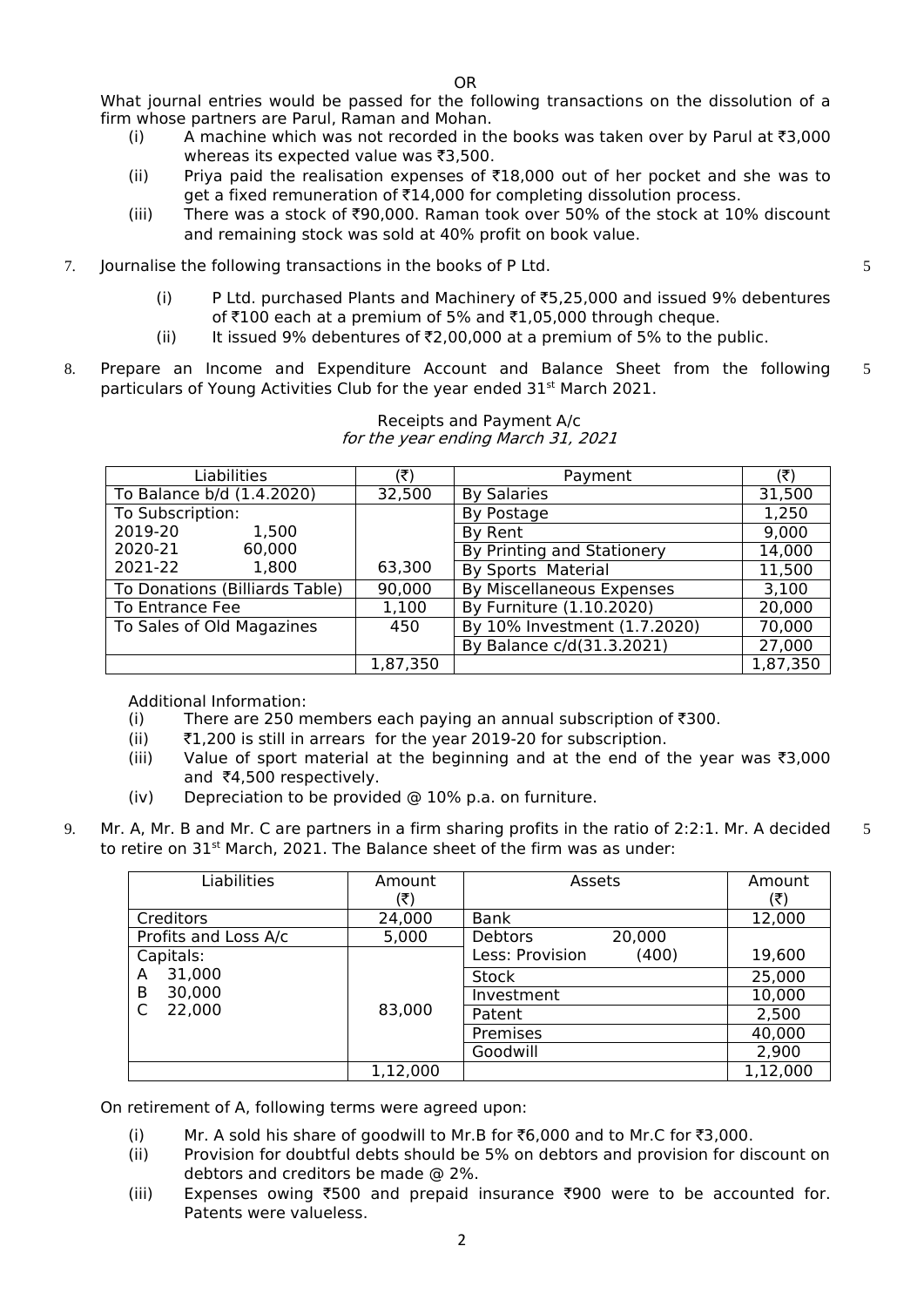- (iv) Half the investments were taken over by all partners in their profits sharing ratio and remaining investment were valued above 40%, which Mr. A agreed to take it.
- (v) Mr. A was paid  $\text{\textsterling}11,600$  and balance be transferred to his loan account. Prepare Revaluation Account, Partners' Capital Account and Balance Sheet of the new form.

Angad, Kunal and Nitin were partners sharing profits and losses in the proportion of 2: 2 : 1 respectively. The Balance Sheet of their firm as at  $31^{st}$  March, 2021 stood as follows:

| Liabilities            | Amount | Assets                   | Amount |
|------------------------|--------|--------------------------|--------|
|                        | (₹)    |                          | (₹)    |
| Capital a/c:           |        | <b>Stock</b>             | 12,500 |
| 12,500<br>Angad        |        | Machinery                | 17,500 |
| 15,000<br>Kunal        |        | Motor Van                | 4,000  |
| 20,000<br>Nitin        | 47,500 | <b>Buildings</b>         | 22,500 |
| Creditors              | 10,000 | Bank                     | 1,250  |
| <b>Bills Payable</b>   | 2,000  | Debtors<br>8,000         |        |
| <b>General Reserve</b> | 6,000  | Less: Provision<br>(250) | 7,750  |
|                        | 65,500 |                          | 65,500 |

Angad retires, due to illness, on  $1<sup>st</sup>$  April, 2021, subjects to the following adjustments: (a) Provision for bad and doubtful debts to be increased by  $\overline{3}975$ .

- (b) Sock to be appreciated by 20% and Buildings by 10%.
- (c) Machinery to be depreciated by 10% and Motor Van up to 85%.
- (d) Goodwill of the firm to be valued at  $\overline{\tau}$  9,000.
- (e) It is also decided that after retirement of Angad, goodwill not to be shown in the books (as per Accounting Standard 26).
- (f) New Ratio between Kunal and Nitin is decided 1:2

Give necessary Journal Entries for the above.

## Part- B : Analysis of Financial Statement

- 10. a) 'Interest received and paid' is considered as which type of activity for a finance company while preparing a Cash Flow Statement? 2
	- b) What is a comparative balance sheet?
- 11. Prepare Common-Size Income Statement for the following information.

| <b>Particulars</b>        | 31-3-2021 | 31-3-2020 |
|---------------------------|-----------|-----------|
|                           | (₹)       |           |
| Revenue from Operations   | 9,00,000  | 6,00,000  |
| Other Income              | 1,08,000  | 1,20,000  |
| Cost of Material consumed | 5,40,000  | 3,00,000  |
| <b>Other Expenses</b>     | 60,000    | 60,000    |
| Гах                       | 40%       | 40%       |

OR

Prepare Common-size Balance Sheet of KJ Ltd. from the following information:

| Particulars                          |       | <b>Note</b><br>No. | 31.3.2021<br>(₹) | 31.3.3020<br>(₹) |
|--------------------------------------|-------|--------------------|------------------|------------------|
| I. Equity and Liabilities:           |       |                    |                  |                  |
| Shareholders's Funds                 |       |                    | 8,00,000         | 4,00,000         |
| <b>Non-Current Liabilities</b><br>2. |       |                    | 5,00,000         | 2,00,000         |
| 3. Current Liabilities               |       |                    | 3,00,000         | 2,00,000         |
|                                      | Total |                    | 16,00,000        | 8,00,000         |
| II. Assets:                          |       |                    |                  |                  |
| <b>Non-Current Assets</b>            |       |                    | 10,00,000        | 5,00,000         |
| 2. Current Assets                    |       |                    | 6,00,000         | 3,00,000         |
|                                      | Total |                    | 16,00,000        | 8,00,000         |